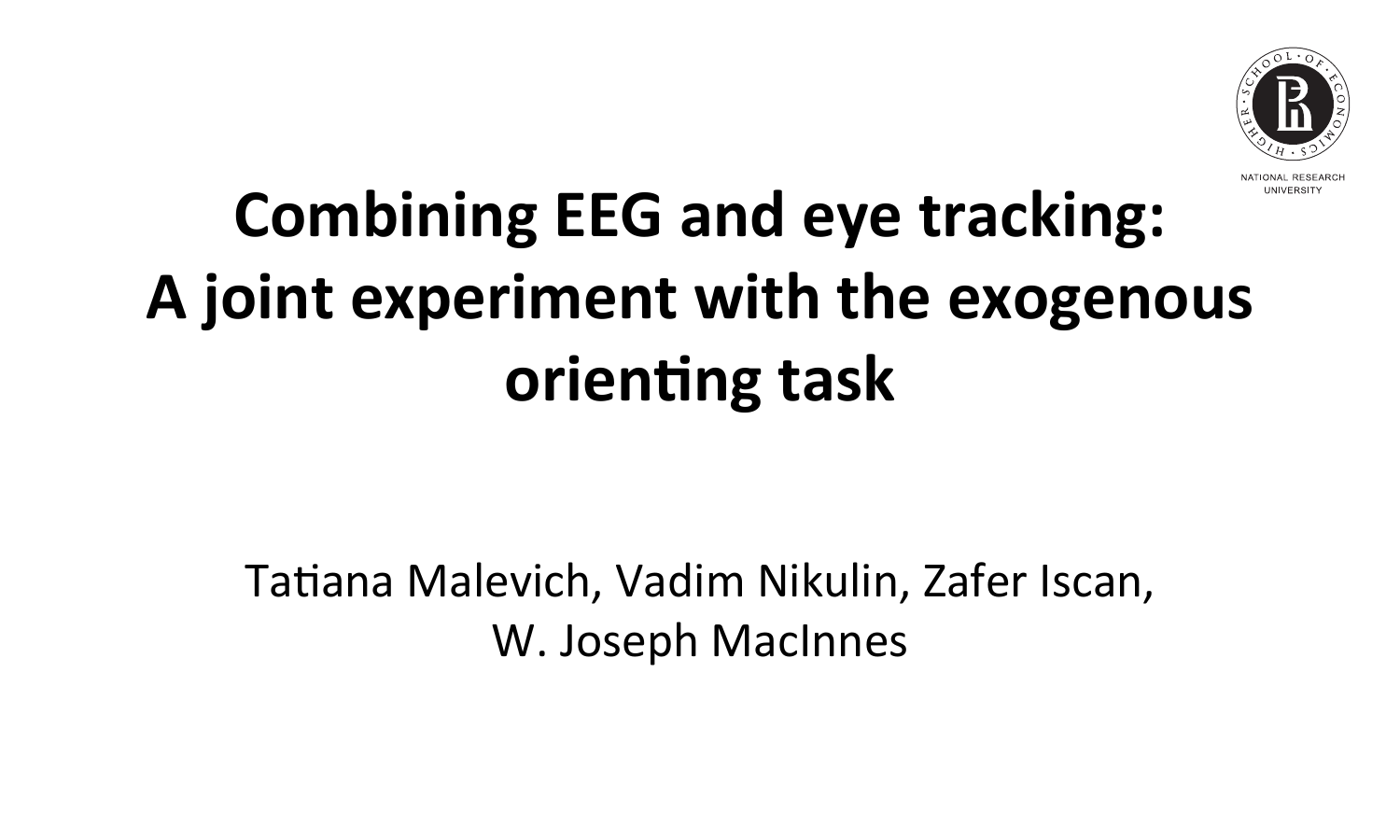# **Main Assumptions**

- Exogenous orienting typically shows a biphasic facilitation-inhibition pattern
- **Traditional account:** bottom-up mechanisms triggered by perceptual properties of non-informative cues
- Perceptual merging account: interaction between feedforward and feedback projections

# **Hypotheses**

- Perceptual merging effect depends on the current neuronal states in the occipito-parietal cortex
- Suppression of prestimulus  $\alpha$ -activity over posterior brain regions covaries with early facilitation

## **Experimental design:**

- MRT task + Eye tracking + EEG recording
- Exogenous, non-informative cues
- Valid vs invalid locations
- Pre-cue vs post-cue conditions
- 5 sessions, 1120 trials in total
- 2 resting state recordings (6.5 min each)
- $N = 20$  (15 females, mean age = 25.6); 5 excluded